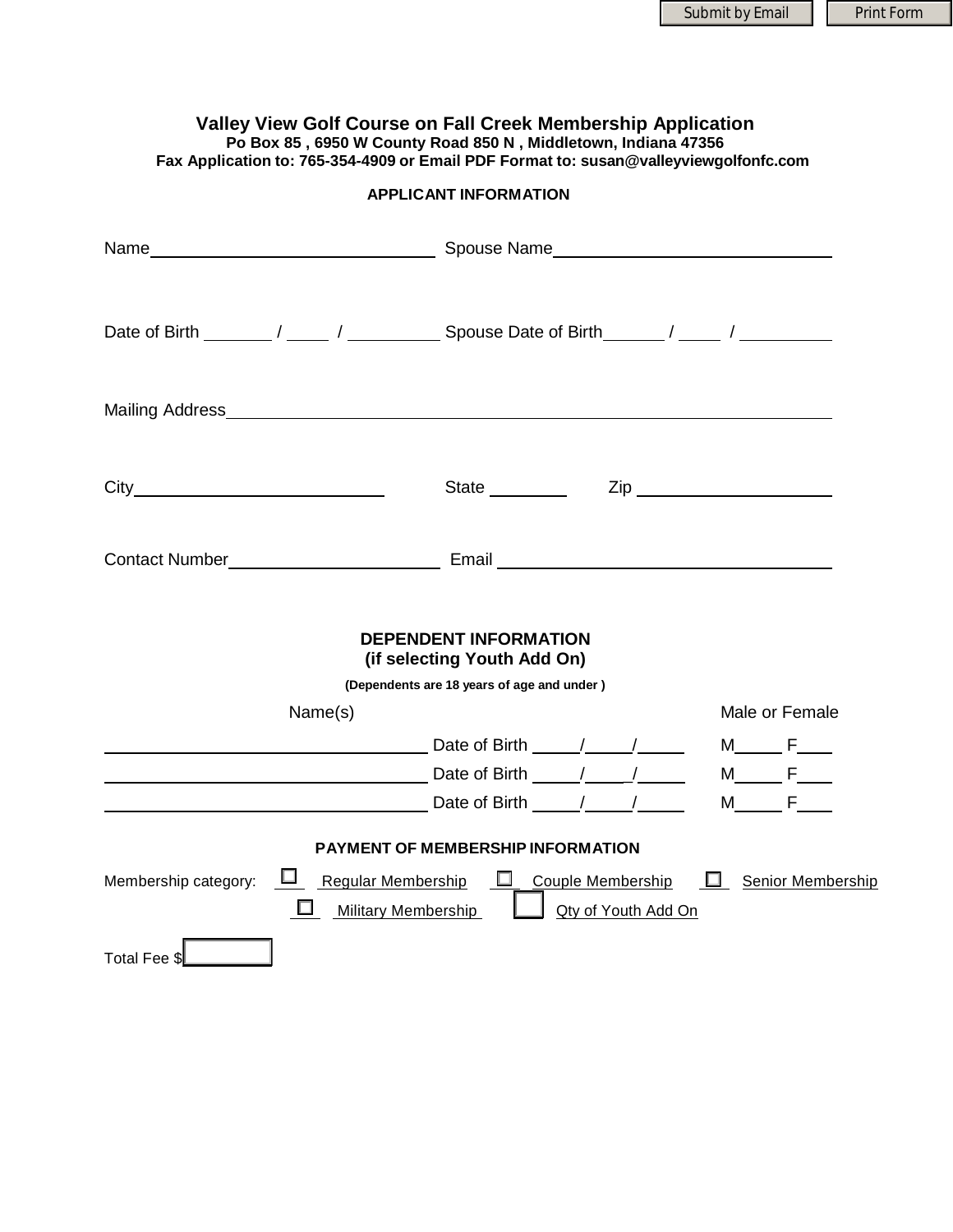## **Page 2 – Valley View Golf Course on Fall Creek Membership Application**

## **MEMBERSHIP POLICIES** Initial

If accepted into membership, I/we agree to conform to and be bound by the enrollment terms contained herein, the Bylaws, the Rules and Regulations, and written membership policies of the Club ("Membership Documents") as they may be amended from time to time. I/We further understand that agreeing to be bound by the Membership Documents is a part of my/our agreement for membership privileges with the Club. I/We specifically understand this membership is not divisible. I/We hereby acknowledge receipt of a copy of the Bylaws and the Rules and Regulations of the Club.

I/WE ACKNOWLEDGE THE MEMBERSHIP BYLAWS AND THE RULES AND REGULATIONS PROVIDE THE DETAILS OF THE CLUB'S MEMBERSHIP POLICIES, CONDUCT AND OBLIGATIONS, INCLUDING, BUT NOT LIMITED TO, PROVISIONS IN THE EVENT OF DIVORCE, FOR ARBITRATION OF DISPUTES, RESIGNATION, REDEMPTION OF MEMBERSHIPS, FINANCIAL OBLIGATIONS, DISCIPLINARY ACTION, RELEASE OF LIABILITY FOR PERSONAL INJURY AND THEFT. **I/WE HEREBY FULLY RELEASE AND DISCHARGE THE CLUB, ITS EMPLOYEES, AGENTS, SHAREHOLDERS, AFFILIATES AND ASSIGNS FROM ANY LIABILITY, INJURY, LOSS, DAMAGE OR CLAIM ARISING FROM MY/OUR USE OF THE CLUB FACILITIES.**

By providing the address(es) (including e-mail), phone numbers(s), and fax number(s) above, I/we hereby give the Club my/our express written permission to contact me/us at each number or address to keep me/us informed about Club events, services and offerings. I/We acknowledge that the Club values my/our right to privacy. I/We understand that I/we can revoke this consent at any time by contacting the Club in writing.

I/We agree the terms and conditions of my/our membership may not be added to, amended, or contradicted in any way by evidence of prior, contemporaneous, or subsequent oral agreements of any kind and acknowledge there are no unwritten oral agreements of any kind. By signing below, we hereby certify that we hold a marriage license, or a certificate of domestic partnership or civil union, which evidences our existing spousal relationship. If we do not hold one of the above, we acknowledge that the Club requires execution of a separate Spousal Relationship Statement.

Applicant Signature Date Date of the Date of the Date of the Date Date Date of the Date of the Date of the Date

Spouse Signature (Family Membership) Date and the Control of the Date of the Date of the Date of the Date of the Date of the Date of the Date of the Date of the Date of the Date of the Date of the Date of the Date of the D